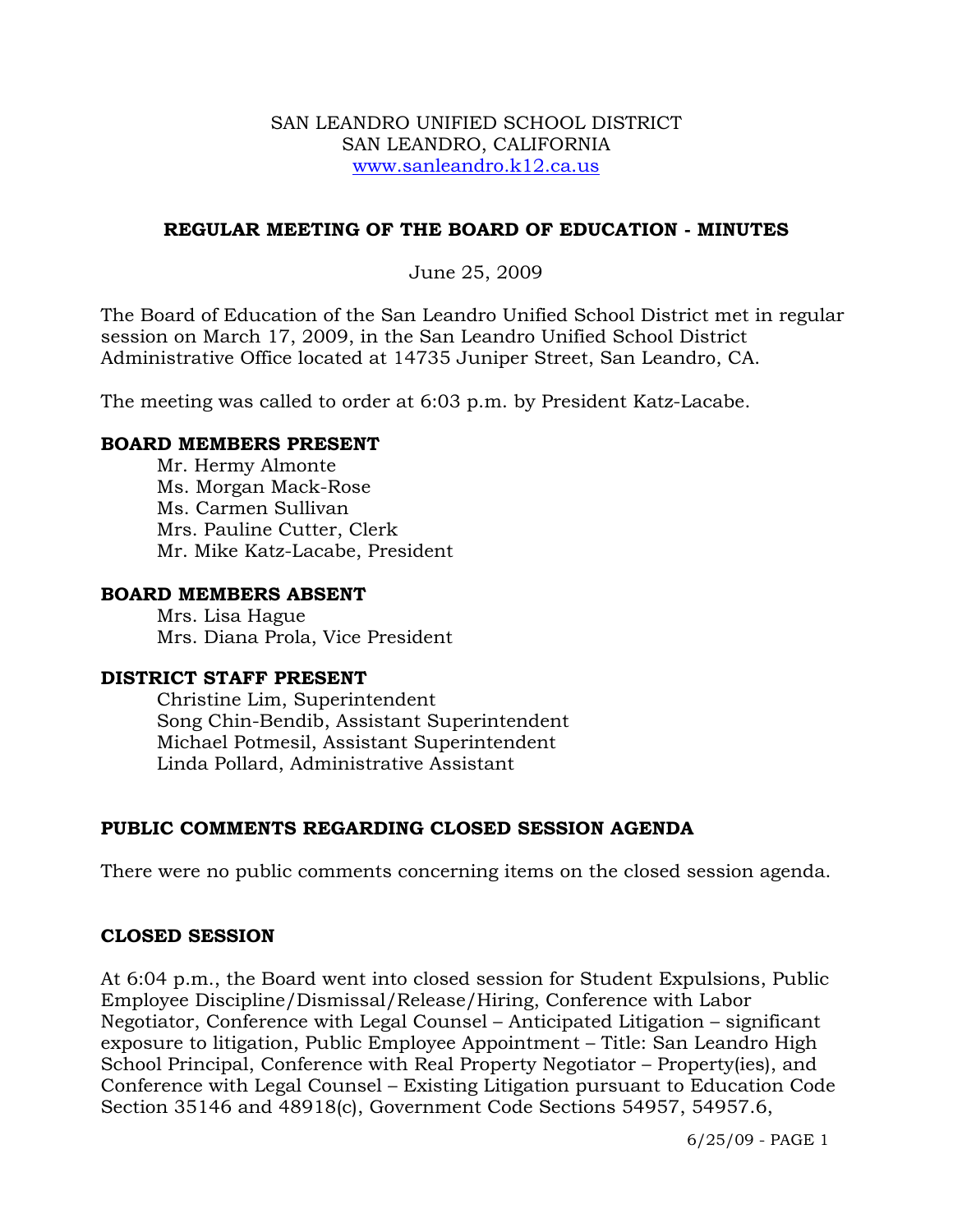54956.(b), 54956.8, and 54956.9. The closed session was adjourned at 6:39 p.m.

The Board returned to open session at 6:40 p.m. with the Pledge of Allegiance to the Flag. President Katz-Lacabe said the Board had been in closed session where the following action was taken:

• On a motion made by Trustee Cutter and seconded by Trustee Mack-Rose, the Board appointed Linda Granger as Principal of San Leandro High School by a 5-0 vote. Trustees Hague and Prola were absent.

# **APPROVAL OF AGENDA**

On a motion made by Trustee Cutter and seconded by Trustee Sullivan, the Board approved the agenda for the regular meeting of June 25, 2009, by a 5-0 vote. Trustees Hague and Prola were absent.

# **PUBLIC HEARINGS**

An official public hearing was held regarding the San Leandro Unified School District's (SLUSD) 2009-2010 Adoption Budget – Official and Public Hearing including SB X3-4 Categorical Tier III Flexibility Acceptance of and Use of Funds for 2008-09 and 2009-10.

In accordance with E.C. 42605(c) (2), the Board will take testimony from the public, discuss, and approve the use of the combined Tier III funds for any educational purpose in order to provide services for student programs for 2008- 09 and 2009-10.

• On a motion made by Trustee Sullivan and seconded by Trustee Cutter the Board opened the public hearing regarding the San Leandro Unified School District's (SLUSD) 2009-2010 Adoption Budget – Official and Public Hearing including SB X3-4 Categorical Tier III Flexibility Acceptance of and Use of Funds for 2008-09 and 2009-10 by a 5-0 vote. Trustees Hague and Prola were absent.

#### **PUBLIC TESTIMONY**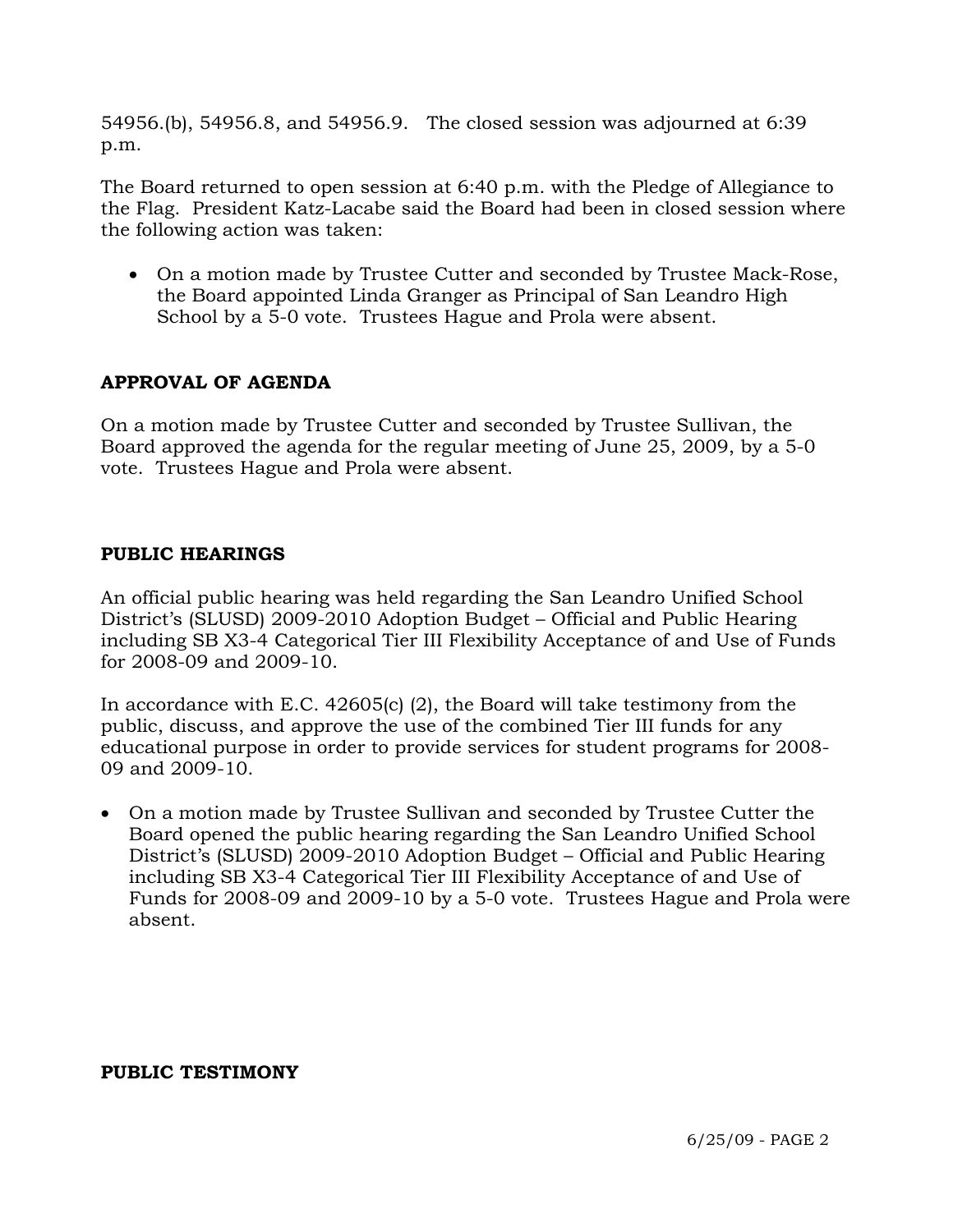- Jon Sherr, San Leandro Teachers' Association (SLTA) president, addressed the Board regarding class size reduction, urging the Board to look at other savings opportunities before raising the class size ratio from 20:1 to 24:1.
- Billy Campbell, Teamster representative, addressed the Board regarding the maintenance budget, and lack of funding for much needed maintenance equipment to serve the school sites.
- On a motion made by Trustee Cutter and seconded by Trustee Sullivan , the Board closed the public hearing regarding the San Leandro Unified School District's (SLUSD) 2009-2010 Adoption Budget – Official and Public Hearing including SB X3-4 Categorical Tier III Flexibility Acceptance of and Use of Funds for 2008-09 and 2009-10 by a 5-0 vote. Trustees Hague and Prola were absent.

# **ACTION ITEM**

# Business, Operations and Facilities

4.1-A SB X3-4 Categorical Tier III Flexibility Acceptance and Use of Funds for 2008-09 and 2009-10

> Superintendent Lim noted two changes on the information that was included in the Board packet:

- The current Joint Powers Agreement (JPA) that the District has with the Eden Area Regional Occupational Program (ROP), specifying that 78% percent (approximately \$283,000) of the estimated apportionment of \$1,166,653 will go back into the program, will remain in effect for 2009-2010
- The District has made a commitment to not sweep the Adult School apportionment of approximately \$1,846,866.

The Board shared their concern that ROP and the Adult School programs were being considered especially in light of the success of those programs, with Trustee Cutter suggesting that the City might consider holding classes at the new Senior Center.

To avoid any confusion regarding the action begin taken tonight, Assistant Superintendent Song Chin-Bendib explained that the previous Board meetings on March 17, 2009, and May 5, 2009, addressed local/internal accounting and specific use of the "sweep" and Tier II funds. Tonight, the Board is being asked to accept receipt of the combined Tier III funds from the state and to record the combined funds in the Unrestricted General fund, which is a condition required by the state.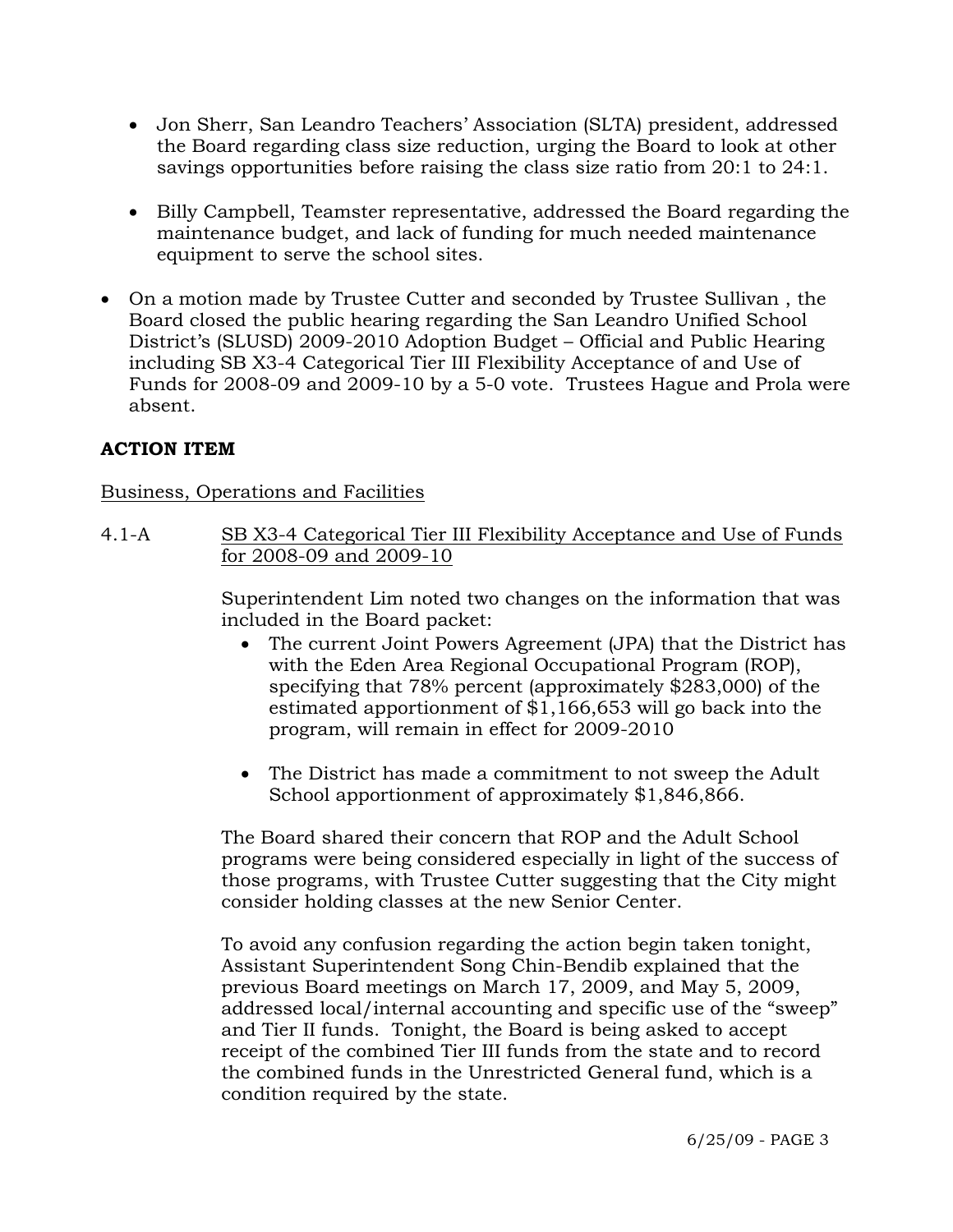On a motion made by Trustee Mack-Rose and seconded by Trustee Cutter, the Board approved the acceptance of the SB X3-4 use of all combined Categorical Tier III flexibility funds for any educational purpose in order to provide services for student programs for 2008- 09 and 2009-10 by a 5-0 vote. Trustees Hague and Prola were absent.

4.2-A 2009-2010 Adoption Budget which Incorporates the SB X3-4 Categorical Tier III Flexibility Approval and Use of Funds for 2008-09 and 2009-10 and State Fiscal Stabilization Funds (SFSF) from the American Recovery and Reinvestment Act (ARRA) Excluding IDEA Funds

> Assistant Superintendent of Business Services Song Chin-Bendib presented the 2009-2010 Adoption Budget which incorporates the SB X3-4 Categorical Tier III Flexibility Approval and Use of Funds for 2008-09 and 2009-10 and State Fiscal Stabilization Funds (SFSF) from the American Recovery and Reinvestment Act (ARRA) Excluding. Highlights included:

- The Fiscal Year 2009-2010 Adoption Budget reflects an operating surplus of \$812,618 in the Unrestricted General Fund; however, this operating surplus is a result of *one-time* State Fiscal Stabilization Funds (SFSF) or Federal Stimulus money
- The District's projected deficit for 2010-2011 is \$2,294,326; and \$5,120,130 for 2011-2012 respectfully and must have a budget reduction plan by the First Interim of 2009-10 (October 31, 2009)
- Without the required budget reductions, the District dips into its Reserve for Uneconomic Uncertainty, leaving only 1% of the 3% minimum reserve requirement, (a requirement that must be maintained for a district the size of San Leandro per Assembly Bills (AB 1200 and 2756)) which will trigger a qualified or negative certification from the Alameda County Office of Education at the 2009-10 First Interim

Ms. Chin-Bendib walked the Board through the Adoption Budget, highlighting specific pages and providing further clarification that addressed questions, issues, and concerns regarding the material presented raised by the Board.

Additional discussion focused on restoring class-size reduction (CRS). In light of the budget presentation, the Board requested that staff analysis the estimated numbers, investigate costs, facilities and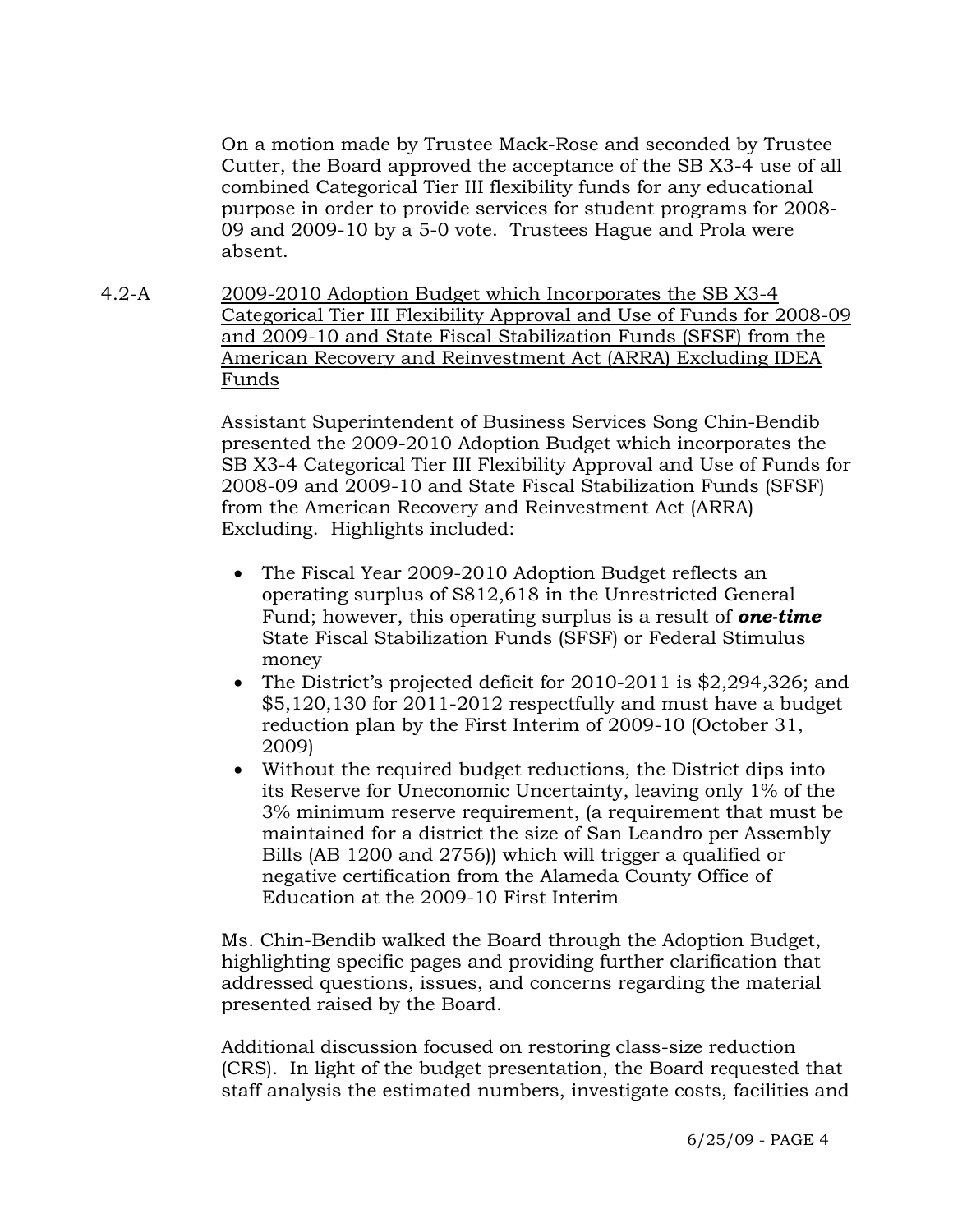other pertinent aspects to a 22:1 rather than 24:1 District-wide ratio.

The Superintendent reminded the Board that the Finance Committee had met to develop a prioritizing timeline for restoration, and had designated 1st grade CSR, counselors, and 2nd grade CSR as the top three.

The Superintendent suggested after the passage of the Adoption Budget, she would meet with staff to discuss the timeline for compiling this information.

On a motion made by Trustee Cutter and seconded by Trustee Sullivan, the Board approved the 2009-2010 Adoption Budget which Incorporates the SB X3-4 Categorical Tier III Flexibility Approval and Use of Funds for 2008-09 and 2009-10 and State Fiscal Stabilization Funds (SFSF) from the American Recovery and Reinvestment Act (ARRA) Excluding IDEA Funds by a 5-0 vote. Trustees Hague and Prola were absent.

## **CONSENT ITEMS**

Educational Services

3.1-C Recommendation from Administrative Panel for Expulsion for Student E13-08/09

Business Operations

4.1-C Adopt Resolution #09-34 Designation of Bank Change and Authorized Agents to Sign School Board Orders of the Adult School Fund Checking Account

Facilities and Construction

5.1-C Resolution #09-35 Support of Application Requesting Grant Funding for the San Leandro High School Expansion Campus Project

On a motion made by Trustee Sullivan and seconded by Trustee Almonte, the Board approved the consent items by a 5-0 vote. Trustees Hague and Prola were absent.

# **PUBLIC TESTIMONY ON NON-AGENDA ITEMS**

None

# **ADDITIONAL SUGGESTIONS AND COMMENTS FROM BOARD MEMBERS**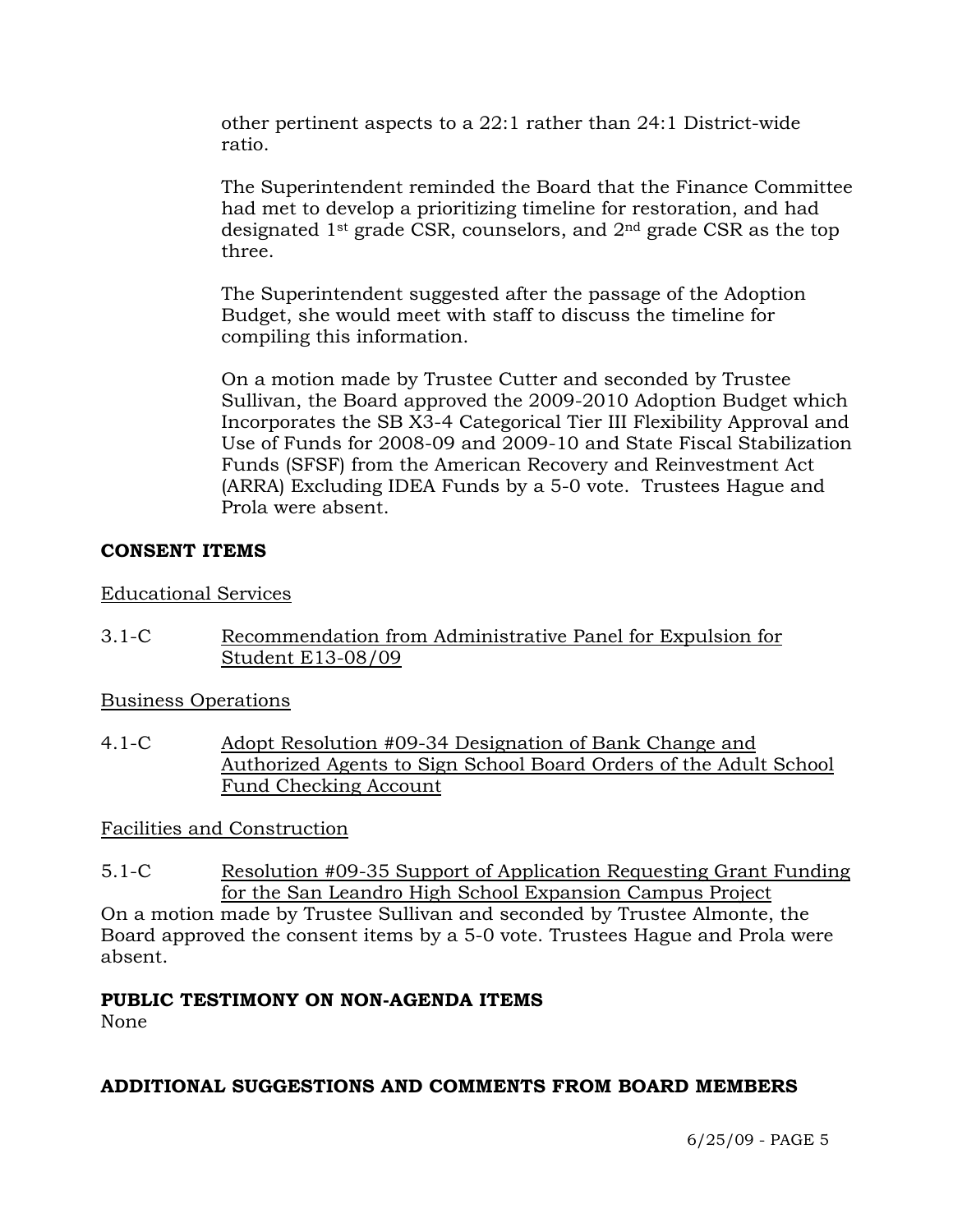- Trustee Cutter commended San Leandro Teachers' Association member Carol Delton for her budget comments, suggesting that perhaps inviting the unions to the Finance Committee meetings would give them an opportunity to receive first-hand information. Trustee Cutter would also like to see the Superintendent's evaluation completed soon, as well as looking at expectations between Board members.
- Trustee Sullivan asked for and received consensus to bring back for discussion and possible consideration the California School Board Association's Agenda *Online* service to the July 21 Board meeting. A concern was raised regarding placing confidential information on the website. Robin Michel, Community Outreach Specialist, was confident that the agenda online service included a password protected system.
- Trustee Katz-Lacabe congratulated the 2009 graduates. He also suggested that given the potential impact of H1N1 influenza on schools could be enormous, schools begin planning, with a focus on prevention such as including information in the initial correspondence that is sent to parents and educating them on the steps that can help decrease and minimize the spread of the infection in our community.

Trustee Katz-Lacabe asked and received consensus for the Superintendent to reconvene the Budget Advisory Committee (BAC) in light of the projected deficit of \$2,294,326, and \$5,120,130 for 2010-11 and 2011-12 respectively, so that they can begin the process on addressing the fiscal situation.

Trustee Katz-Lacabe also received consensus to have the Board Advocacy Committee develop a Resolution in support of SCA 6, which would lower the vote threshold to 55 percent for school districts, community college districts and county offices of education pass local parcel taxes.